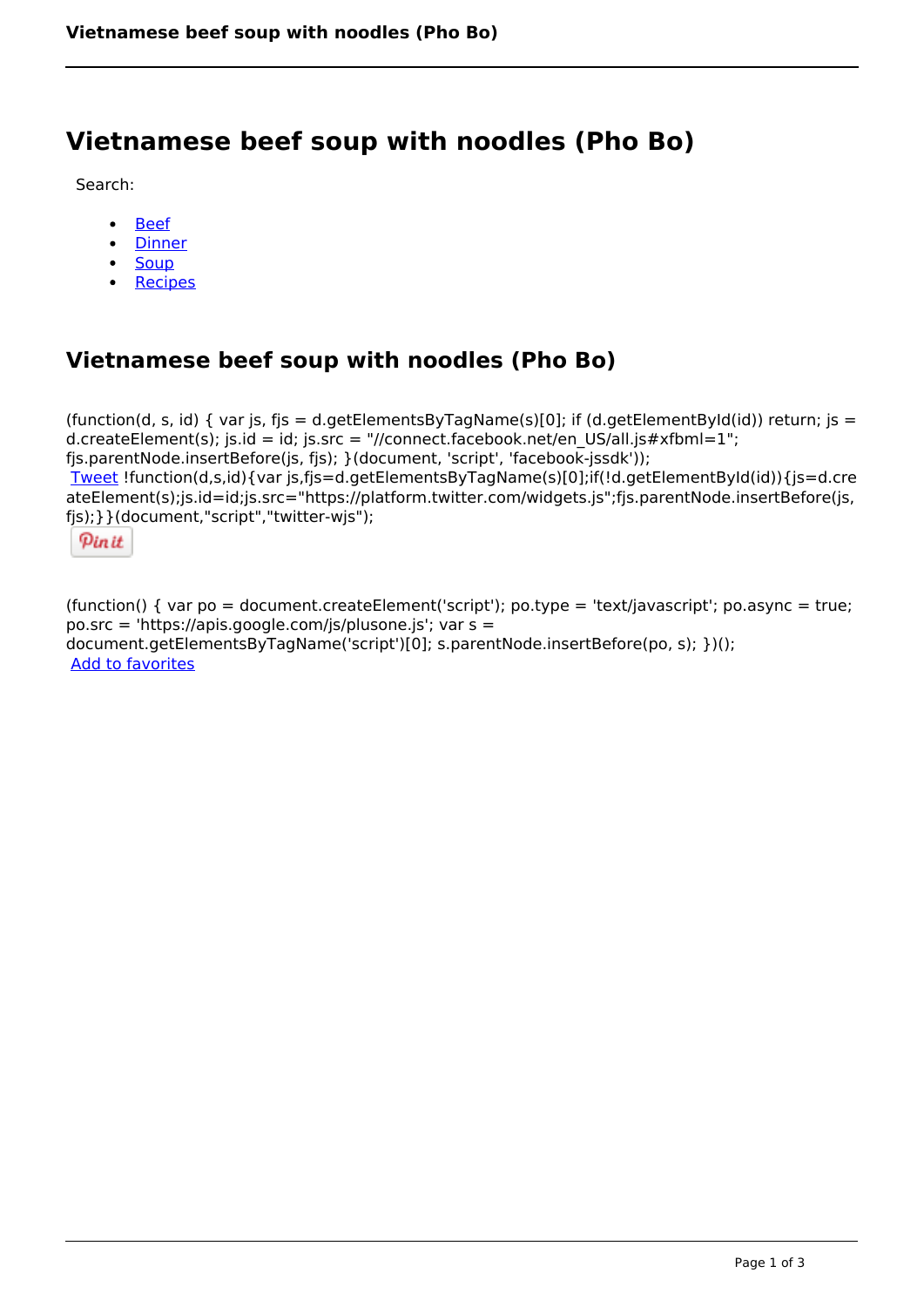### **Vietnamese beef soup with noodles (Pho Bo)**



Rate this recipe

1 person is cooking this [Count me in](https://www.naturalhealthmag.com.au/flag/flag/favorites/1305?destination=printpdf%2F1305&token=d449f9f812076ebb26f85f68e6e6ab76)

Probably the most famous of Vietnamese dishes, pho is said to have medicinal qualities due to the wholesome nature of the beef broth, as well as herbs and spices used to make the soup.

The cooking time is well worth it, as the flavours develop with time. [Beef](http://www.naturalhealthmag.com.au/nourish/beef) fillet or rump steaks are best for serving. You can use fresh or dried flat rice noodles if you find the latter more convenient.

#### **Ingredients** (serves 2)

For the Aromatics Spice Pouch:

- 1/4 tbsp coriander seeds
- ¼ tbsp Sichuan peppercorns
- $\cdot$   $\frac{1}{4}$  tbsp cumin seeds
- $\cdot$  ¼ tbsp fennel seeds
- 3 cardamom seeds
- 4 whole cloves
- 3 whole star anise
- 1 (10cm long piece) cassia bark
- $\cdot$   $\frac{1}{2}$  tbsp whole black peppercorns